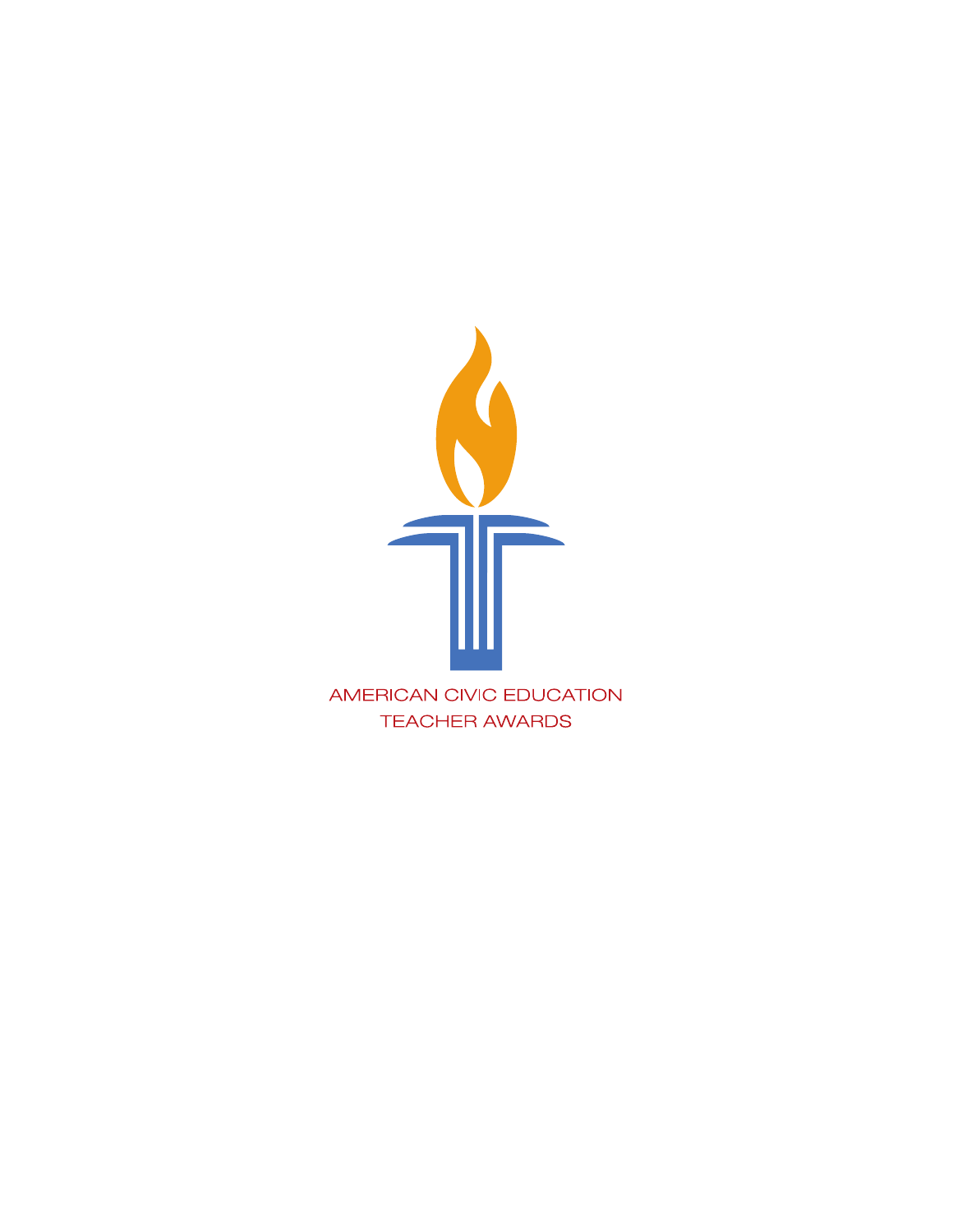### Introduction

A free society must rely on the civic knowledge, skills, and virtue of its citizens and those they elect to public office. Many institutions help to develop Americans' knowledge and skills and shape their civic character and commitments. Family, religious institutions, the media, and community groups exert important influences. Schools, however, bear a special and historic responsibility for the development of civic competence and civic responsibility. Schools fulfill that responsibility through both formal and informal curricula beginning in the earliest grades and continuing through the entire educational process. Civic education, therefore, is essential to the preservation and improvement of American constitutional democracy. To this end, the important role of teachers in preparing young people for the obligations of citizenship cannot be overstated.

The Center for Civic Education, the Center on Congress at Indiana University, and the National Education Association conduct an annual program to honor American teachers of civics, government, and related fields. Titled the American Civic Education Teacher Awards (ACETA), the program is designed to promote national recognition and respect for the teaching profession as a whole and for teachers of civic education in particular. The awards honor elementary and secondary civic education teachers who have demonstrated a special expertise in teaching about the U.S. Constitution, the U.S. Congress, and public policy at the state and local levels. To this end, the program selects and showcases three exemplary teachers each year whose students represent the diversity of the American public and private school systems.

The honored teachers will travel to Washington, D.C., to attend special activities in connection with ACETA. Travel and lodging expenses for the teachers will be provided by the sponsoring organizations.

#### Goals of the Program

Through the American Civic Education Teacher Awards, selected teachers of civics and government are recognized both for their excellent work and also as representatives of their profession. The ACETA program also informs the public of the challenges of teaching and the different conditions under which teachers serve the public good.

ACETA aims to pay tribute to elementary and secondary school teachers representing

- $\bullet$  the teaching of civic education for democracy, whether or not it is in separate civics or government classes
- ✪ the diverse populations of today's schools
- ✪ each geographic region of the United States

## Selection Committee and Sponsoring Organizations

The committee that selects the teachers to be honored is composed of representatives from the following educational organizations:

- Center for Civic Education
- ✪ Center on Congress at Indiana University
- National Education Association

An educational advisory committee composed of representatives of other national educational organizations will be added in the future.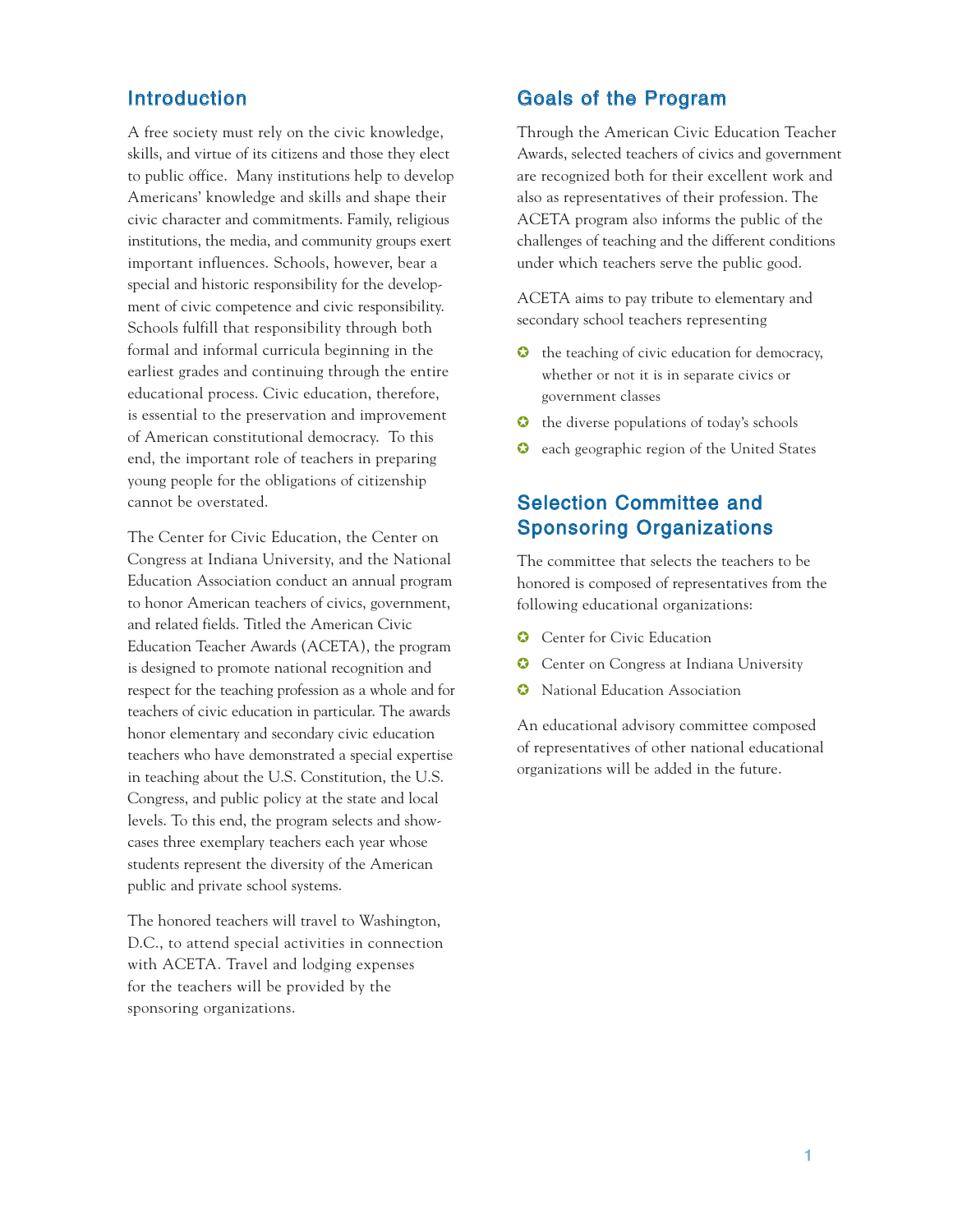#### **Students**

Additional consideration will be given to applicants who teach

- ethnic and racial minorities
- $\bullet$  recent immigrants
- ✪ disabled and special education
- $\bullet$  gifted and talented

#### Geographic Diversity

A criterion for deliberation will be to recognize teachers representing diverse geographic regions of the United States, including teachers from rural, suburban, and urban areas.

### Selection Process

Everyone remembers with admiration and respect those teachers who made significant and lasting contributions to his or her education. These are the types of teachers who will be selected for ACETA.

The selection committee does not have a single model teacher in mind, but will select teachers with different styles, methods, backgrounds, and types of students. Our intention is to provide the public with a portrait of the broad range of excellent teachers contributing to the civic education of the American student.

- ✪ In early 2008, applications will be distributed by the Center for Civic Education, the Center on Congress, and the National Education Association.
- ✪ March 7, 2008, is the deadline for teachers to submit applications to the relevant address on page 5.
- ✪ In late March 2008, three outstanding teachers will be selected. The announcement will be made on or about April 1.
- ✪ In spring 2008, the teachers will be videotaped in their classrooms and communities for possible television or internet broadcast.
- ✪ In July 2008, the teachers will travel to Washington, D.C., and participate in a three-day educational program. The program will include attending floor sessions and committee hearings in the U.S. Congress, meeting members of Congress and other key officials, and visiting historical sites such as the National Archives and the U.S. Supreme Court. The Office of the Historian of the U.S. House of Representatives and the Historical Office of the United States Senate will also participate in the educational program.
- ✪ The three teachers will be recognized at a special program during a national civic education conference scheduled for October 2008.

### Selection Criteria

Letters of recommendation and the applicant's own statement should provide evidence of the teacher's strong command of the subject or subjects taught and his or her ability to communicate this knowledge in ways that contribute to students' civic knowledge, intellectual and participatory skills, and civic dispositions. Evidence of the teacher's contributions to the development of civic virtue in his or her students should also be provided. Special consideration will be given to applicants whose teaching is highly esteemed by their colleagues and other members of the educational community.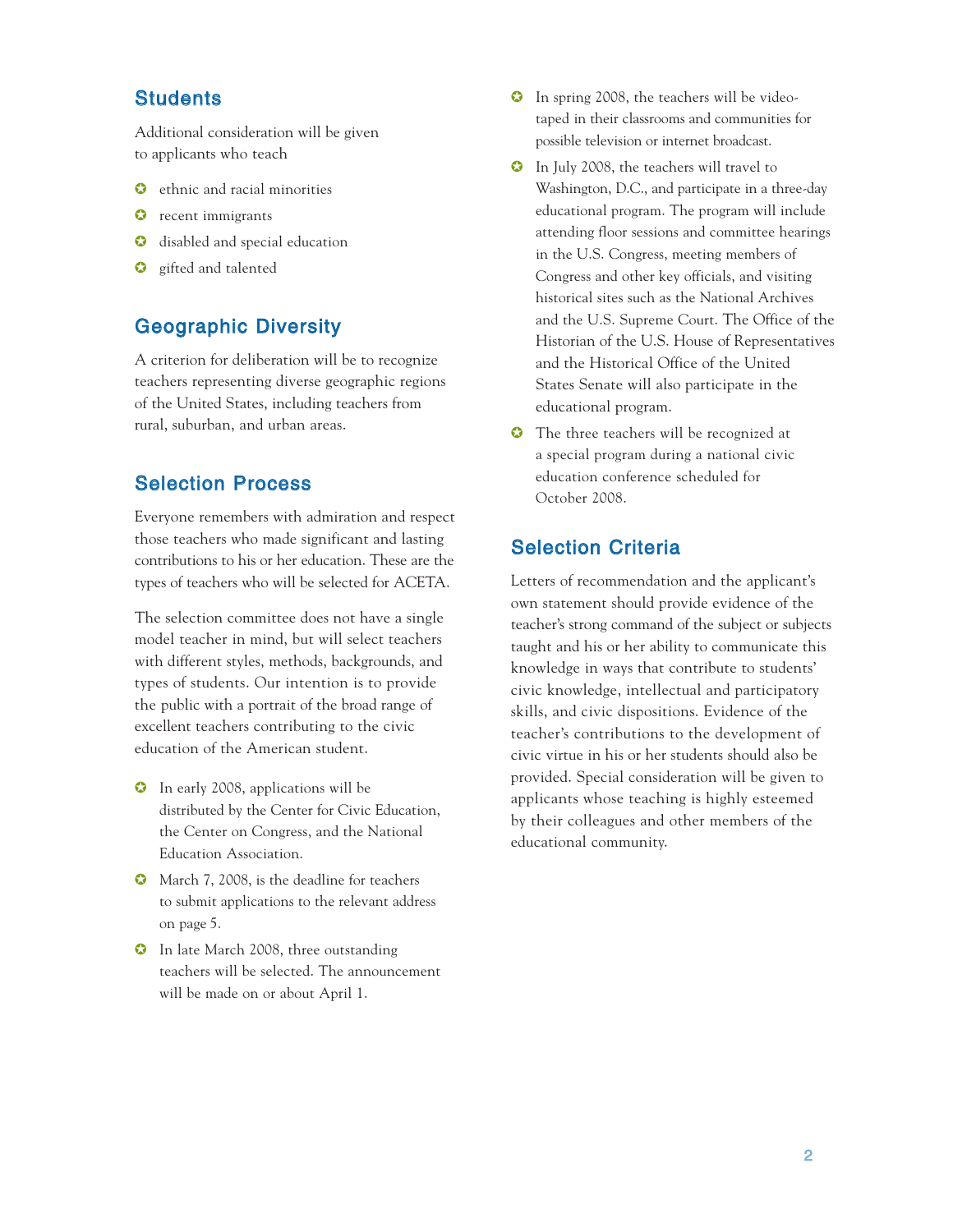### Applicant Eligibility

- ✪ Applicants must be full-time classroom teachers of grades K–12. Substitute teachers and part-time teachers are not eligible.
- ✪ Applicants must plan to teach full time during the 2008–2009 academic year.
- ✪ Applicants must be United States citizens or foreign nationals residing in the United States or its territories.
- ✪ Employees of the Center for Civic Education, the Center on Congress, and the National Education Association and their immediate families are not eligible.
- ✪ As a condition of participation, the three teachers selected to receive ACETA awards must attend all activities during the Washington, D.C., trip in July 2008.
- **◯** Selected teachers must agree to be videotaped in their classrooms to capture the essence of their unique teaching abilities.
- **◯** Selected teachers must agree to participate in publicity efforts for ACETA.

### Application Requirements

- ✪ Applicants must fully complete all components of the enclosed forms and submit them together, postmarked by March 7, 2008. Partial or incomplete submissions will not be accepted. Entries will not be returned. There is no fee to enter.
- ✪ Letters of recommendation from the school principal and two teaching peers must be submitted on the official forms along with the teacher's application.
- ✪ The principal or another administrator with appropriate authority must approve videotaping in the teacher's classroom for possible television or internet broadcast.
- ✪ In addition to allowing time for videotaping in the school and classroom, the school must be prepared to provide up to three days of release time for the teacher to travel to and attend special activities in connection with ACETA, including a trip to Washington, D.C.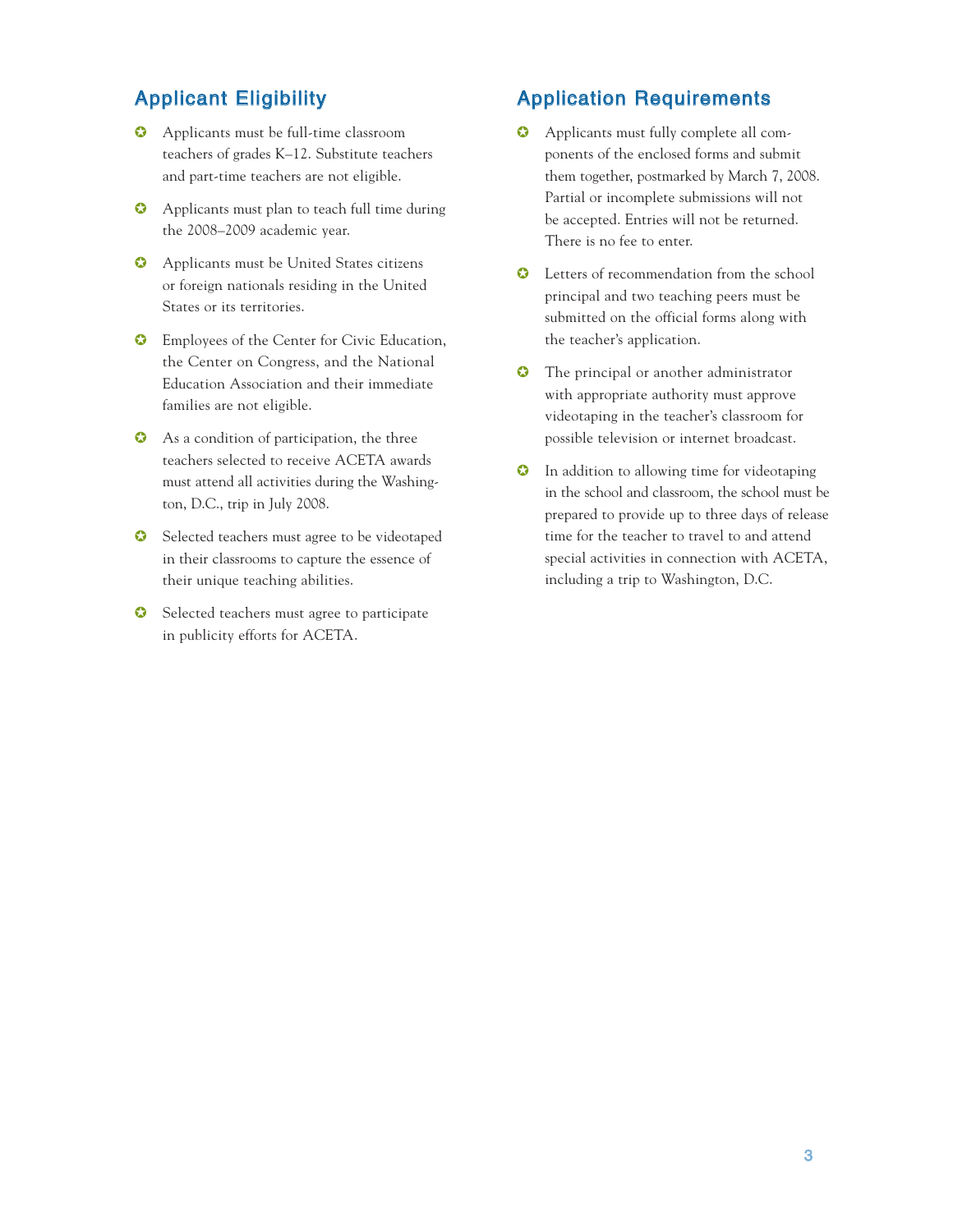### General Application Instructions

Each applicant must complete the following forms to be considered for the **American Civic Education Teacher Awards** in 2008. Applicants should read carefully the preceding sections, the application forms, and these instructions before completing the application materials. *Please type all responses and limit answers to the space provided.*

- **1** The information requested on Application Forms A1 and A2 is self-explanatory and requires your signature.
- 2 In the self-portrait, you should explain your style and method of teaching in a manner understandable for a reviewer who might not be an expert in pedagogy or in the vernacular of the profession. Explain what it is about your accomplishments in teaching civics, government, and related fields and in sharing your knowledge with your colleagues and students that others might identify as exemplary, citing specific examples where appropriate. It might be helpful to refer to the selection criteria on page 2. Information about your personal and teaching background might well prove illuminating in this exercise. List any relevant awards or honors you have received.

Use only the form provided and type your self-portrait on the front and back of the form. The self-portrait must be composed by you. Submit text only; no graphics, photographs, or videos will be accepted.

**3** Your application must be accompanied by three letters of recommendation: two from teaching colleagues and one from your principal. Type your name on the top of each letter of recommendation before giving it to the evaluator. If the principal is unavailable,

a letter from the superintendent or another administrator with appropriate authority will be accepted as a substitute. Each writer should seal the completed form with one copy in an envelope, sign his or her name across the seal, and return the envelope to you.

- <sup>4</sup> Your application may include your résumé, not to exceed two pages.
- 5 Send one copy of the completed application (biographical information and self-portrait), and a résumé (optional) with the three sealed envelopes containing the letters of recommendation, by the U.S. Postal Service or by common carrier to the relevant address on page 5. All materials must be submitted together and postmarked no later than March 7, 2008. Retain a copy for your records.
- 6 Applicants will be notified via email that their applications have been received.
- **7** The results of the selection process will be announced on or about April 1, 2008, on the websites of the three sponsoring organizations.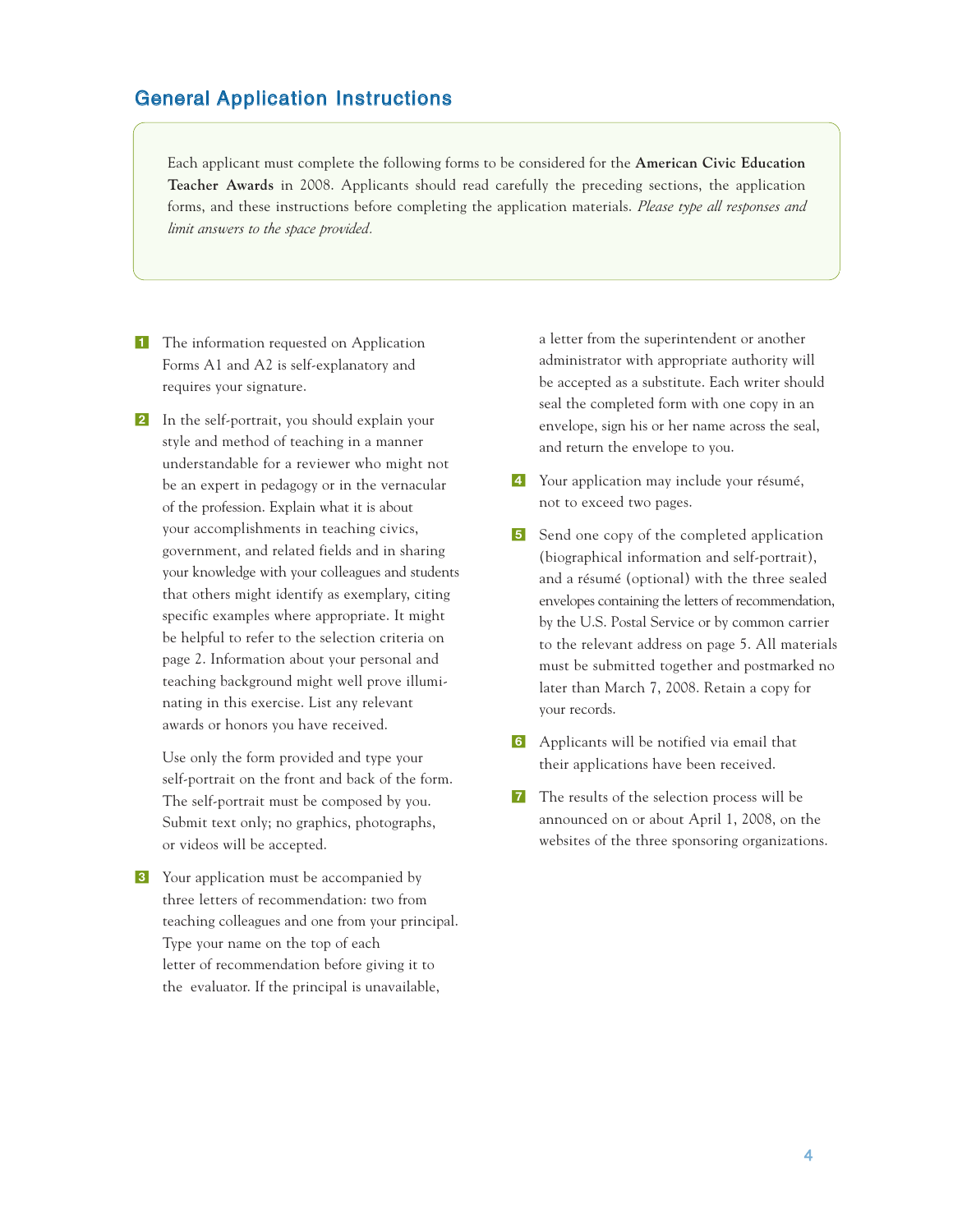### Mail to

Applications should be submitted to one of the three sponsoring organizations.



**American Civic Education Teacher Awards** c/o Roz Danberg Center for Civic Education 5145 Douglas Fir Road Calabasas, CA 91302-1440



**American Civic Education Teacher Awards** Center on Congress at Indiana University 1315 E. Tenth Street, Suite 320 Bloomington, IN 47405-1701



**American Civic Education Teacher Awards** National Education Association 1201 16th Street, N.W. Washington, D.C. 20036-3207

## **Checklist**

Use the following checklist to ensure that your application is complete:

- ❑ Application Form completed, checked for accuracy, and signed.
- ❑ Applicant's Self-Portrait completed on the form provided.
- ❑ Three envelopes, each containing the original and one copy of each Letter of Recommendation, sealed and signed with the writer's signature across the seal.
- ❑ A résumé not to exceed two pages (optional).
- ❑ The completed package must be postmarked no later than March 7, 2008, and mailed to one of the three sponsoring organizations.

### **Note**

Do not submit application materials separately. Those applications that are not submitted with all required information in one complete package will not be considered.

Do not submit material other than the application forms, letters of recommendation, and résumé (optional). Extraneous materials (cover letters, articles, videos) will not be used in the selection process and will not be entered in your file. Due to the volume of applications, no materials will be returned to applicants, including any component of the application file.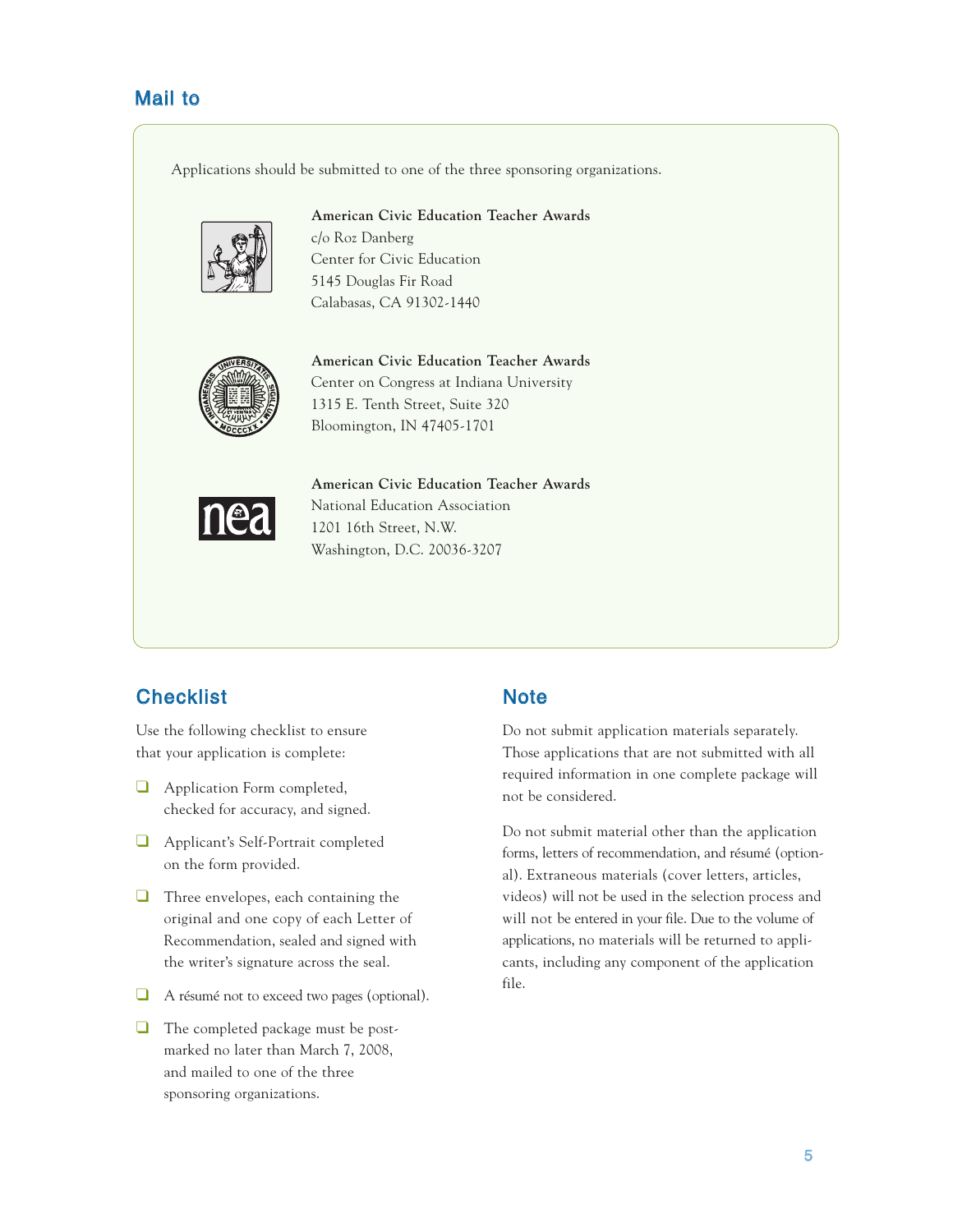# APPLICATION FORM

# **I Personal Information** Important note: All information must be typed. Please limit your answers to the spaces provided.

| Name (as you would like it to appear in print) |       |                  |  |
|------------------------------------------------|-------|------------------|--|
| Home Address                                   |       |                  |  |
| City                                           | State | Zip Code         |  |
| Home Telephone                                 |       | School Telephone |  |
| Email Address                                  |       |                  |  |

# **El** School Information

| School at Which You Currently Teach (complete school name) |       |           |
|------------------------------------------------------------|-------|-----------|
| Address                                                    |       |           |
| City                                                       | State | Zip Code  |
| Telephone                                                  |       |           |
| Principal's Name                                           |       | Telephone |
| Email Address                                              |       |           |
| Superintendent's Name                                      |       |           |
| School District                                            |       |           |
| Address                                                    |       |           |
| City                                                       | State | Zip Code  |
| Telephone                                                  |       |           |
| Email Address                                              |       |           |

# B Educational Background

| Universities or Colleges Attended |  |
|-----------------------------------|--|
| Location                          |  |
| Dates Attended                    |  |
| Field of Study                    |  |
| Degree/Credential Earned          |  |

# **B** Sponsoring Organization *Please check one box only for the organization to which you are applying.*

| Center for Civic Education |  |  |  |  |  |  |
|----------------------------|--|--|--|--|--|--|
|----------------------------|--|--|--|--|--|--|

❑ Center for Civic Education ❑ Center on Congress at Indiana University ❑ National Education Association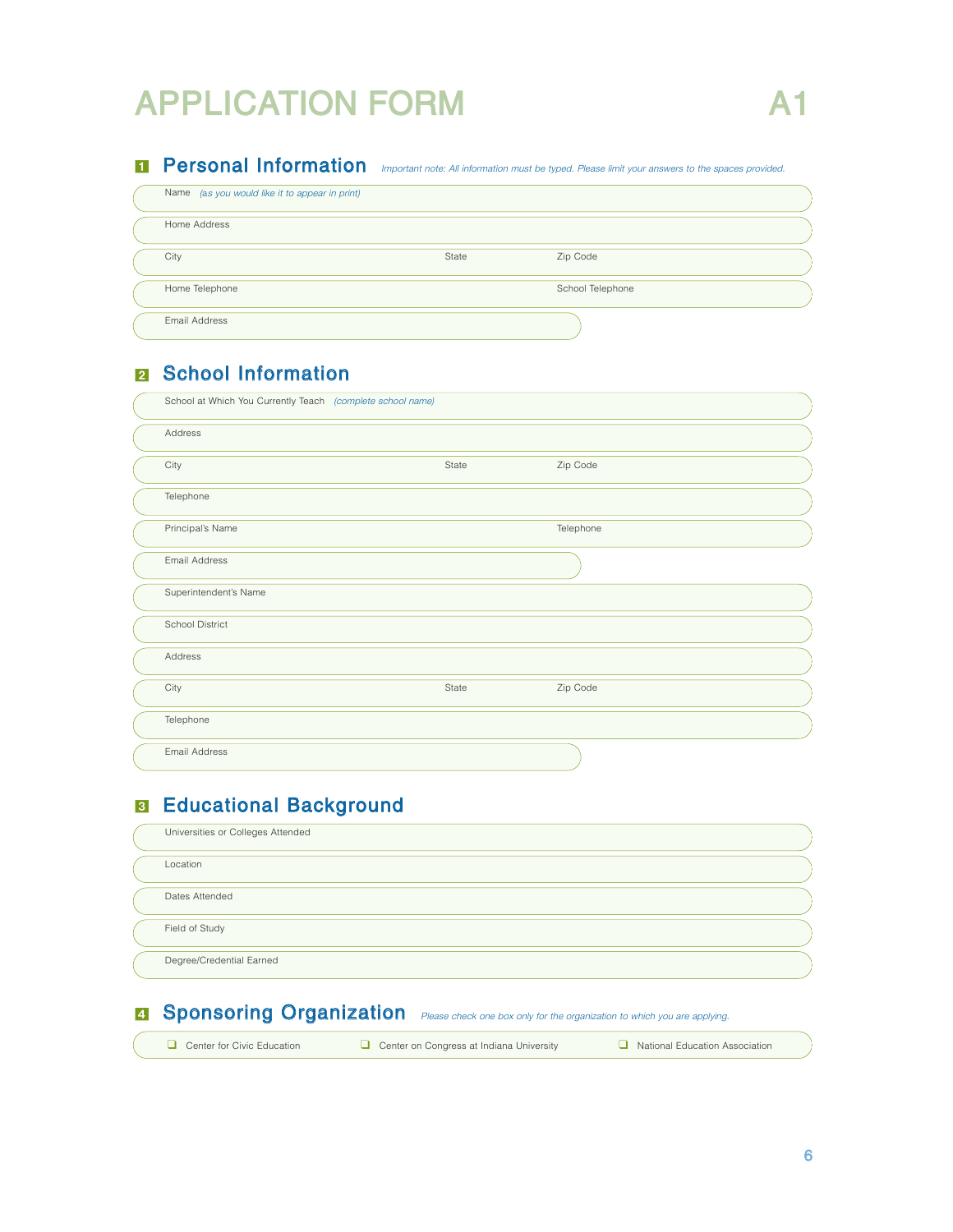# APPLICATION FORM A2



## **B** School and Applicant Profile

Check and complete those items that best describe you or your school.

| School year begins on (date)<br>School year ends on (date)                        |                                                                                                                                                                                                                                                                                                                                                                      |
|-----------------------------------------------------------------------------------|----------------------------------------------------------------------------------------------------------------------------------------------------------------------------------------------------------------------------------------------------------------------------------------------------------------------------------------------------------------------|
| <b>TYPE OF SCHOOL</b>                                                             | <b>APPLICANT'S RACE/ETHNICITY (Optional)</b>                                                                                                                                                                                                                                                                                                                         |
| ப<br>Elementary<br>ப<br>Middle/Junior High<br>ப<br>High School                    | African American<br>ப<br>Asian<br>- 1<br>- 1<br>Caucasian<br>⊔<br>Hispanic                                                                                                                                                                                                                                                                                           |
| <b>TYPE OF COMMUNITY</b>                                                          | H<br>Native American<br>ப<br>Other                                                                                                                                                                                                                                                                                                                                   |
| Rural<br>Urban<br>ப<br>Suburban<br><b>APPLICANT'S GENDER (Optional)</b><br>Female | STUDENTS' RACE/ETHNICITY 36 of Class (Optional)<br>% African American<br>% Asian<br>% Caucasian<br>- % Hispanic<br>% Native American                                                                                                                                                                                                                                 |
| Male<br><b>YEARS OF TEACHING EXPERIENCE</b>                                       | % Other the contract of the contract of the contract of the contract of the contract of the contract of the contract of the contract of the contract of the contract of the contract of the contract of the contract of the co<br><b>STUDENTS' CHARACTERISTICS____% of Class (Optional)</b><br>% At Risk<br>% Disabled<br>% Gifted & Talented<br>% Low Socioeconomic |
|                                                                                   | % Recent Immigrants<br>$\sim$<br>% Other                                                                                                                                                                                                                                                                                                                             |

I certify that all the statements made in this application are true, complete, and correct to the best of my knowledge. I authorize ACETA to release selected information on the application form to the press if I am chosen to participate. I consent to being televised and to allow ACETA to use my name, likeness, and voice in connection with ACETA in perpetuity, worldwide, and by any and all means now known or hereafter devised. I further certify that I am the sole author of the self-portrait and I agree to abide by the terms of eligibility listed in the application instructions if I am selected to participate.

Signature (sign in ink) Date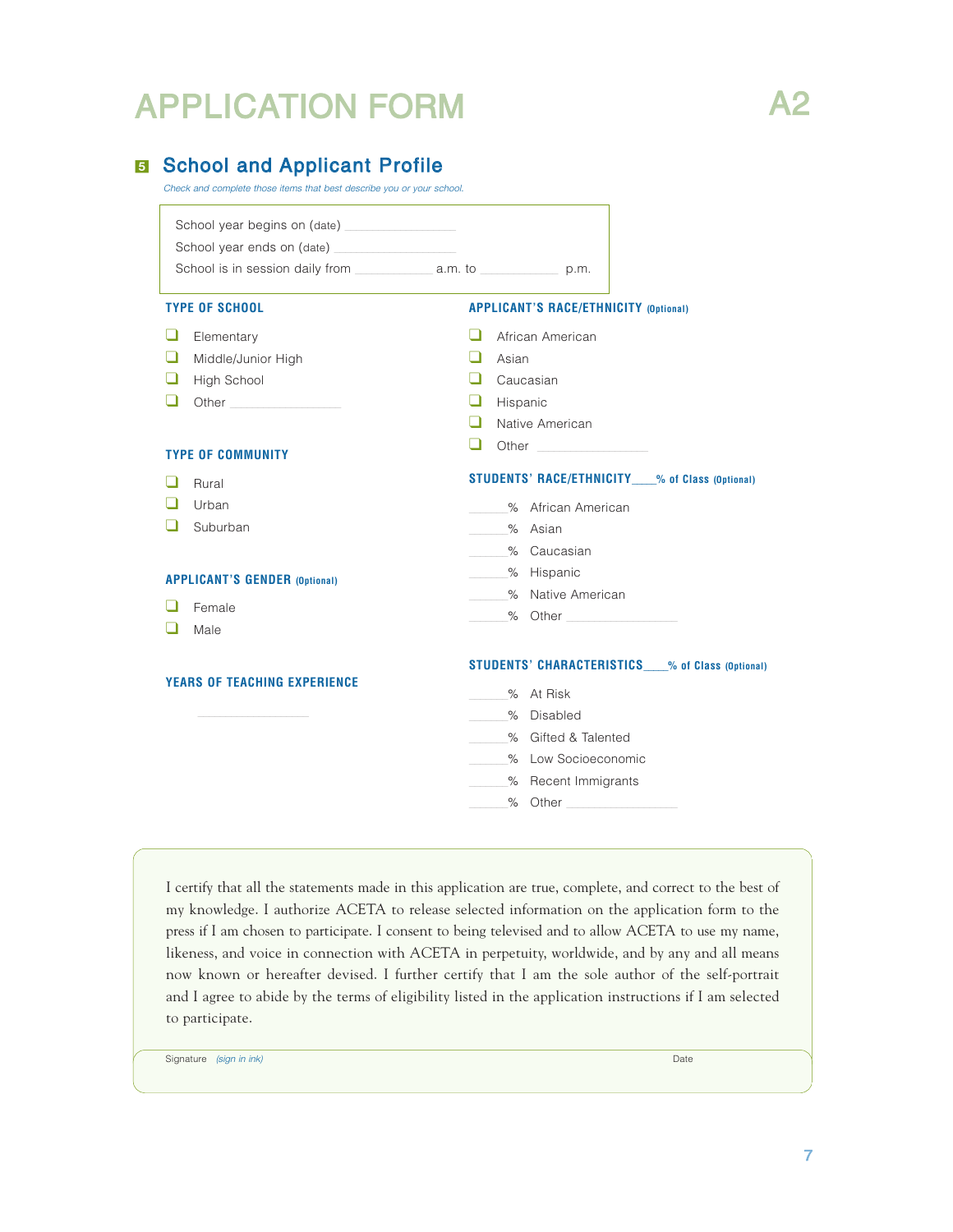# APPLICATION FORM A3

# & Applicant's Self-Portrait

#### Applicant Name

Refer to the instructions on page 4. Use only this form, limit your self-portrait to the front and back of this page, and type your response. Include specific information on any of your teaching practices that you think would be considered exemplary by other civic educators.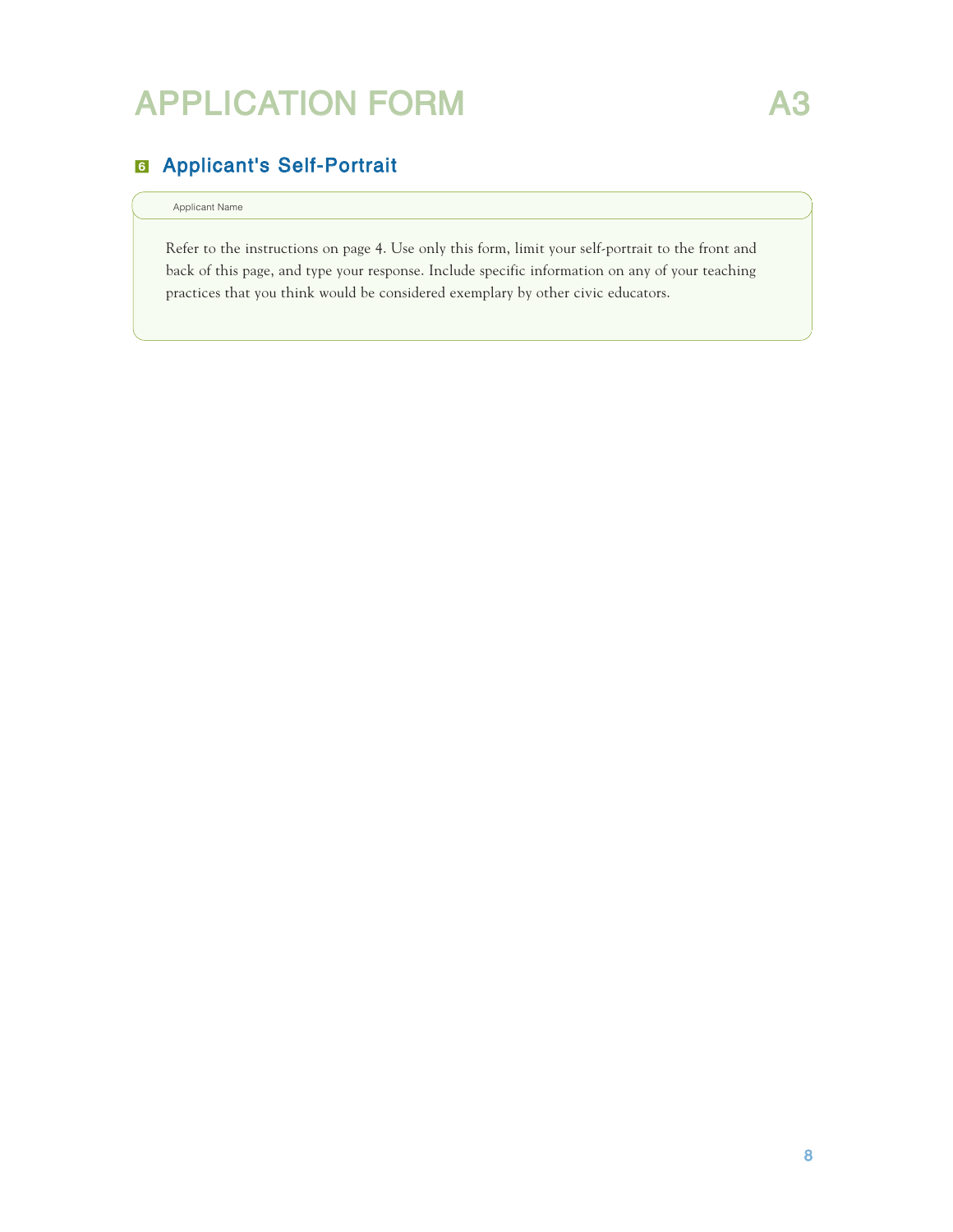# LETTER OF RECOMMENDATION Principal

Applicant Name

The **American Civic Education Teacher Awards (ACETA)** is an annual program that recognizes exemplary representatives of the teaching profession. To this end, the program selects and honors elementary and secondary school teachers working with classes representing the diversity of America's public and private schools. The program is sponsored by the Center for Civic Education, the Center on Congress at Indiana University, and the National Education Association.

The person named above is submitting an application to be considered for the American Civic Education Teacher Awards. The awards will recognize teachers who will be remembered with admiration and respect by their students for having made a contribution to their education. The selection committee does not have any single model of teacher in mind but will select teachers with different styles, methods, backgrounds, and students. The intention of this process is to provide the public with a portrait of the broad range of outstanding teachers contributing to the civic education of the American student.

As part of the selection process, the selection committee would like to read your assessment of the applicant's accomplishments as a teacher, command of the subject, and ability to communicate with and inspire students. Evidence also should be provided of the teacher's contributions to the development of civic character in his or her students. You should describe

the extent to which the teacher is held in esteem by colleagues, students, parents, and other members of the school community. Also comment on how well the teacher would serve in various forums as a spokesperson for the profession.

The teachers ultimately selected will be videotaped in their communities and classrooms for ACETA and possibly one or more documentary programs.

To be eligible for selection, the teacher must secure official authorization for the videotaping by film crews under contract to ACETA. Although every attempt will be made to minimize disruption to the school routine, if the teacher is selected it will be necessary to film for up to two days in and around the teacher's classroom during class sessions. Furthermore, participation in this program will require the teacher to be absent from classes for up to three days.

The selection committee relies on you to be as candid and specific as possible. Your prompt completion of this form is requested; the applicant can neither complete the application nor be considered for selection without your authorization and recommendation. Your letter will become part of the teacher's confidential file, intended only for use in ACETA's selection process.

Return this form, plus one copy, to the applicant in a sealed envelope with your signature across the seal. The teacher must submit the sealed envelope as part of the completed application postmarked on or before March 7, 2008. This letter will not be returned to the applicant after ACETA's selection process.

Letters should not exceed one page in length.

| Principal's Name                                                                                                                                                      |  |
|-----------------------------------------------------------------------------------------------------------------------------------------------------------------------|--|
| School                                                                                                                                                                |  |
| Address                                                                                                                                                               |  |
| Home Phone (<br>Office Phone (<br>$\rightarrow$                                                                                                                       |  |
| Email Address                                                                                                                                                         |  |
| Length of time you have known the applicant                                                                                                                           |  |
| Principal's Signature                                                                                                                                                 |  |
| By signing this letter you are granting ACETA permission to videotape or film the<br>teacher in his or her classroom and on other school property for up to two days. |  |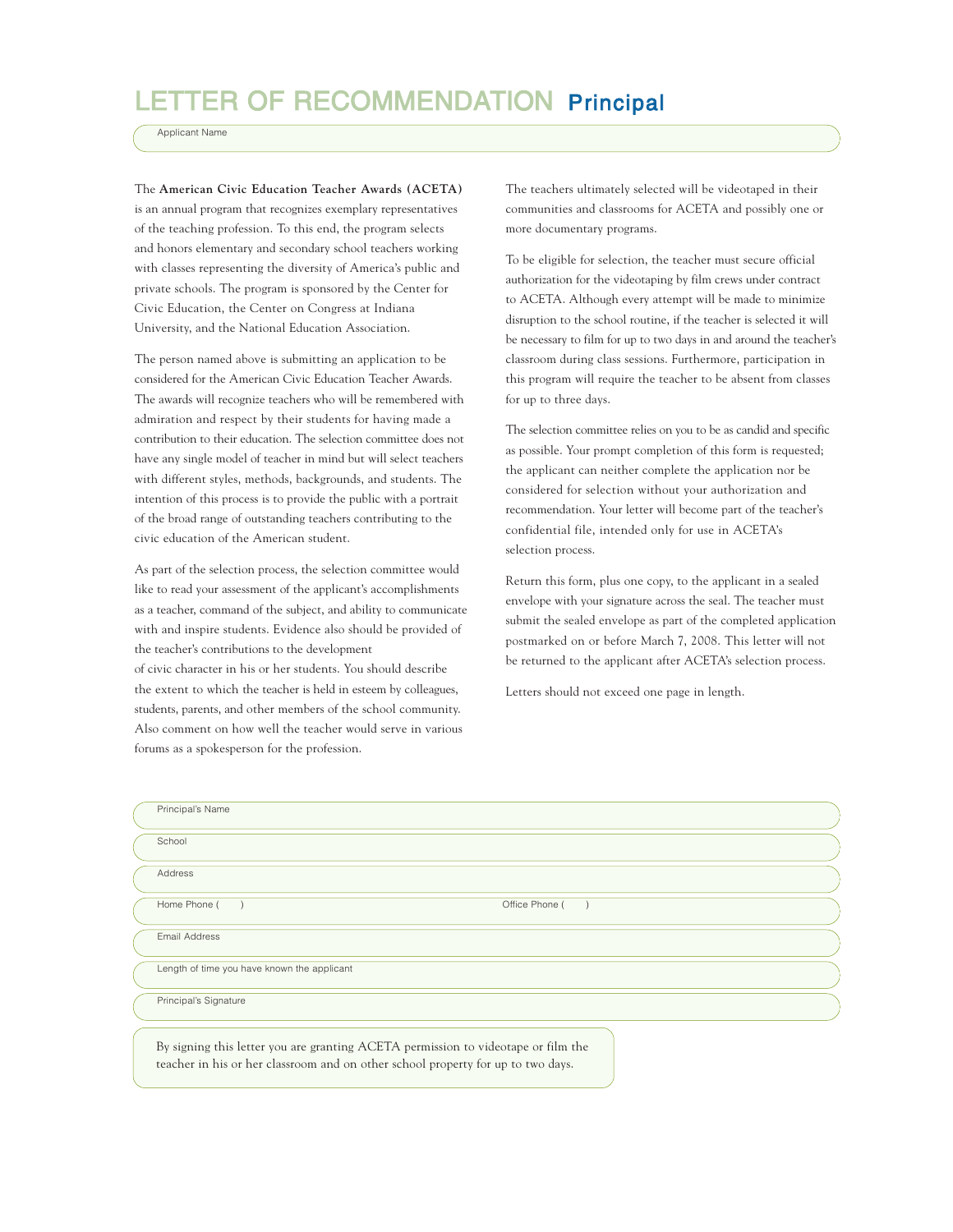# LETTER OF RECOMMENDATION Teaching Colleague 1

Applicant Name

The **American Civic Education Teacher Awards (ACETA)** is an annual program that recognizes exemplary representatives of the teaching profession. To this end, the program selects and honors elementary and secondary school teachers working with classes representing the diversity of America's public and private schools. The program is sponsored by the Center for Civic Education, the Center on Congress at Indiana University, and the National Education Association.

The person named above is submitting an application to be considered for the American Civic Education Teacher Awards. The awards will recognize teachers who will be remembered with admiration and respect by their students for having made a contribution to their education. The selection committee does not have any single model of teacher in mind but will select teachers with different styles, methods, backgrounds, and students. The intention of this process is to provide the public with a portrait of the broad range of outstanding teachers contributing to the civic education of the American student.

As part of the selection process, the selection committee would like to read your assessment of the applicant's accomplishments as a teacher, command of the subject, and ability to communicate with and inspire students. Evidence also should be provided of the teacher's contributions to the development of civic character in his or her students. You should describe the extent to which the teacher is held in esteem by colleagues, students, parents, and other members of the school community. Please also comment on how well the teacher would serve in various forums as a spokesperson for the profession.

The teachers ultimately selected will be videotaped in their communities and classrooms for ACETA and possibly one or more documentary programs.

The selection committee relies on you to be as candid and specific as possible. Your prompt completion of this form is requested; the applicant can neither complete the application nor be considered for selection without your authorization and recommendation. Your letter will become part of the teacher's confidential file, intended only for use in ACETA's selection process.

Return this form, plus one copy, to the applicant in a sealed envelope with your signature across the seal. The teacher must submit the sealed envelope as part of the completed application postmarked on or before March 7, 2008. This letter will not be returned to the applicant after ACETA's selection process.

Letters should not exceed one page in length.

| Colleague's Name                            |                                 |
|---------------------------------------------|---------------------------------|
| Teaching Assignment                         |                                 |
| School                                      |                                 |
| Address                                     |                                 |
| Home Phone (<br>$\rightarrow$               | Office Phone (<br>$\rightarrow$ |
| <b>Email Address</b>                        |                                 |
| Length of time you have known the applicant |                                 |
| Colleague's Signature                       |                                 |